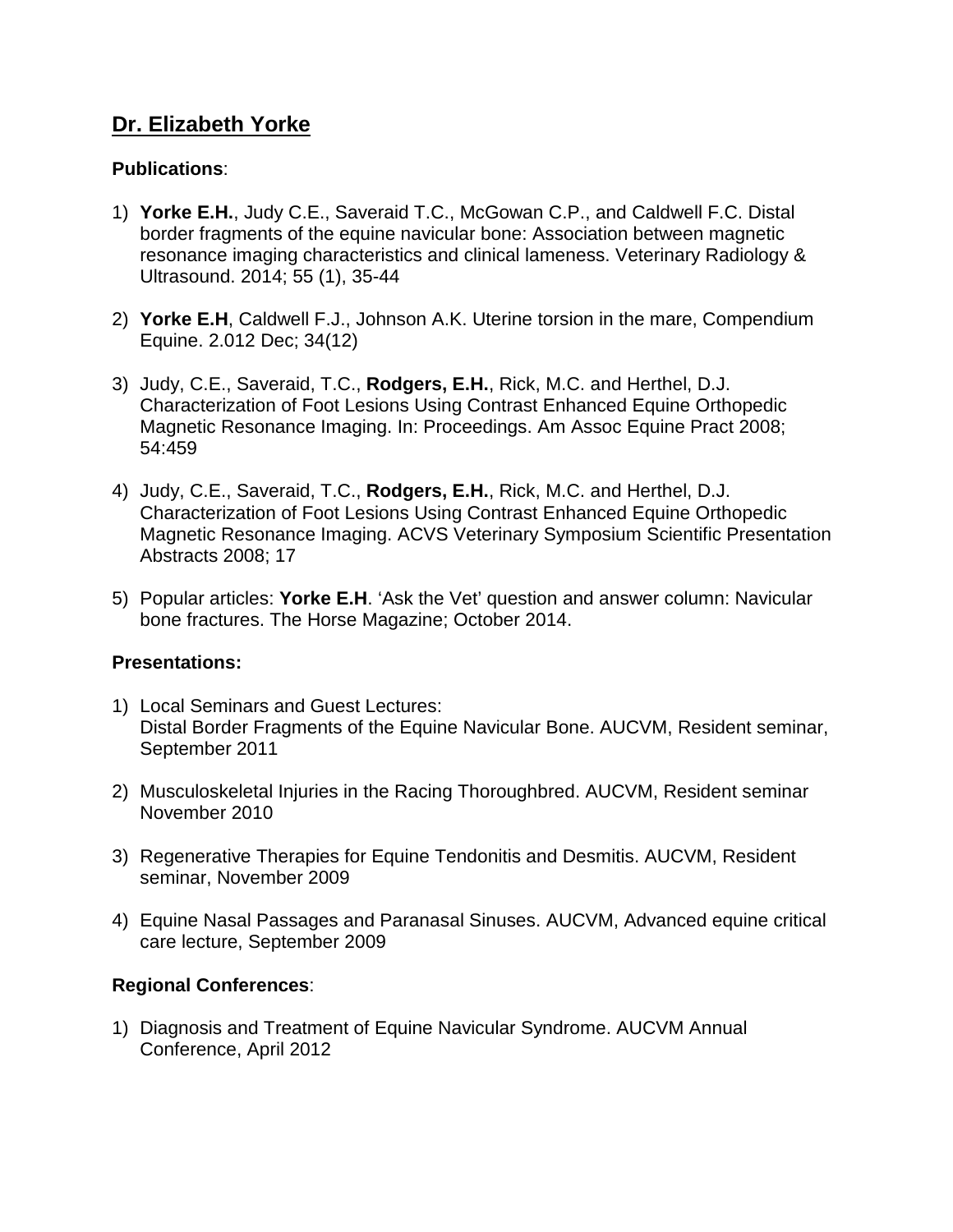2) Medical and Surgical Management of Colic in the Newborn Foal. AUCVM Annual Conference, April 2010

#### **National and International Conferences:**

- 1) **Yorke, E.H.**, Judy C.E., Saveraid, T.C., McGowan, C.P., and Caldwell, F.C. Distal border fragments of the equine navicular bone: Significance in current clinical lameness. 2013 ACVS Veterinary Symposium, October 2013 – San Antonio, TX, USA
- 2) **Yorke, E.H.**, Judy C.E., Saveraid, T.C., McGowan, C.P., and Caldwell, F.C. Distal border fragments of the equine navicular bone: Significance in current clinical lameness. 58th Annual Convention of the American Association of Equine Practitioners – AAEP, December 2012 - Anaheim, CA, USA
- 3) Judy, C.E., Saveraid, T.C., **Rodgers, E.H.**, Rick, M.C. and Herthel, D.J. Characterization of Foot Lesions Using Contrast Enhanced Equine Orthopedic Magnetic Resonance Imaging. 54th Annual Convention of the American Association of Equine Practitioners - AAEP, 2008 - San Diego, CA, USA
- 4) Judy, C.E., Saveraid, T.C., **Rodgers, E.H.**, Rick, M.C. and Herthel, D.J. Characterization of Foot Lesions Using Contrast Enhanced Equine Orthopedic Magnetic Resonance Imaging. 2008 ACVS Veterinary Symposium, 2008 - San Diego, CA, USA

# **Dr. Shannon Boveland**

## **Research Publications:**

**Boveland S.D.**, Moore P.A., Mysore J., Dietrich U.M., Jarrett C., Krunkosky T., Carmichael K.P. Immunohistochemical identification of matrix metalloproteinases (MMP) -2 and -9 and their correlation with macrophage inflammatory protein-2 (MIP-2) and tissue inhibitor of matrix metalloproteinases (TIMP) -1 and -2 in equine fungal keratitis. *Veterinary Ophthalmology*, March 2010; 13(2):81-90

## **Research Abstracts Presented/ Published:**

1) **Boveland S.D.**, Moore P.A., Mysore J., Dietrich U., Jarrett C., Carmichael K.P. Immunohistochemical detection and the correlations between matrix metalloproteinases (MMP)-2 and -9, Macrophage inflammatory protein-2 (MIP-2),